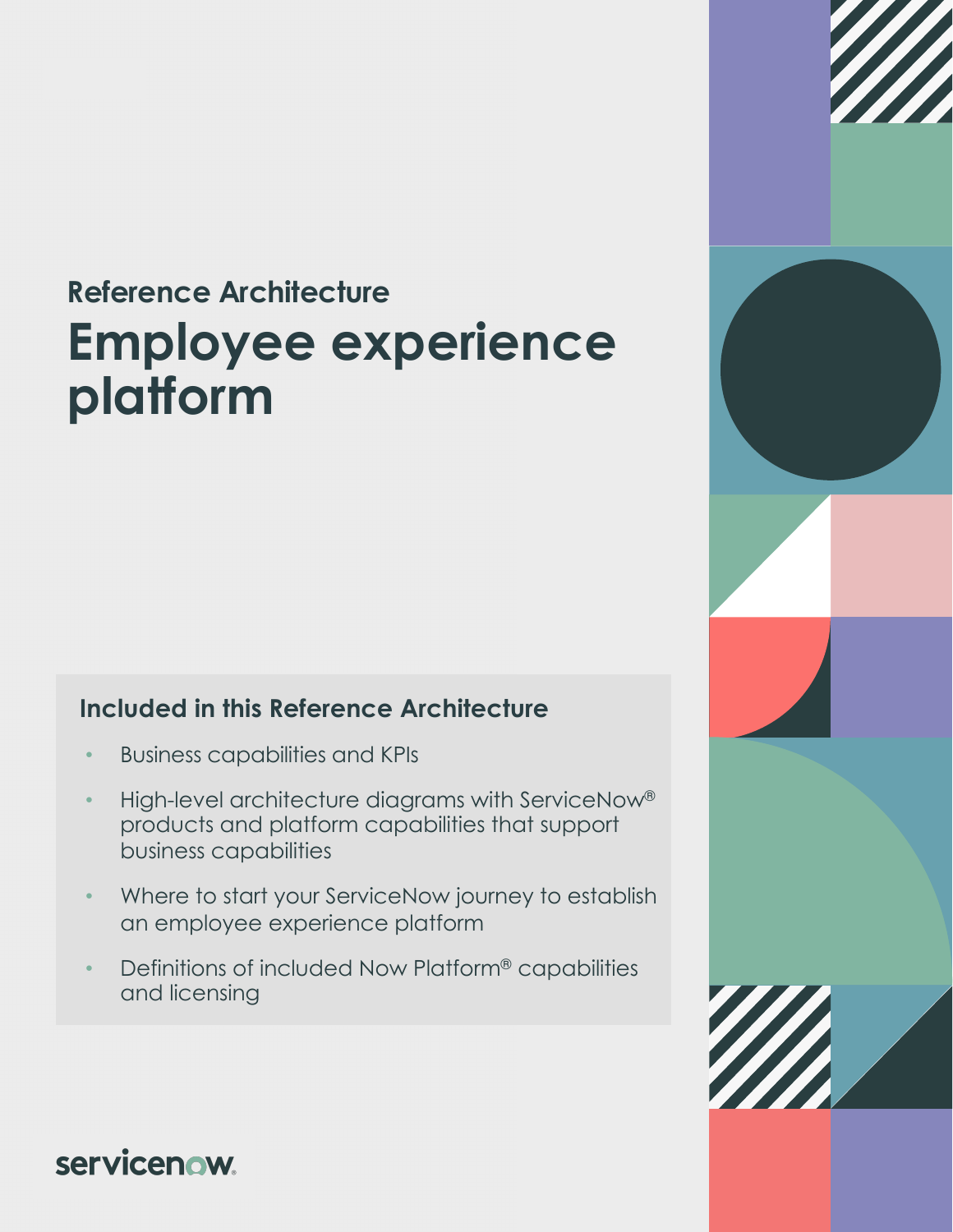### **Business capabilities and key performance indicators (KPIs)**

These business capabilities establish an employee experience platform and its supporting KPIs. View high-level ServiceNow product architecture associated with each business capability by clicking the listed business capability.

| <b>Business capability</b>                                               | <b>Example KPI</b>                                                                                                                     |
|--------------------------------------------------------------------------|----------------------------------------------------------------------------------------------------------------------------------------|
| Unify employee service experiences connecting<br>systems and departments | • Amount of self-service utilization by<br>role/region<br>Amount of process standardization; # of<br>systems and departments supported |
| Provide dynamic and personalized content<br>publishing capabilities      | # article/page views to case created<br>$\bullet$                                                                                      |
| Support role-based centers by function, department,<br>or event          | Accelerated deployment of configured roles                                                                                             |
| Deliver connected experiences across disparate<br>systems of record      | • % repeat contact (call, case, chat) by role<br>• % of cases escalated to next tier of support                                        |

## **Where to start**

Your organization's journey toward digital transformation is unique. Work with your ServiceNow Sales or Customer Success team or a ServiceNow-certified partner to determine the business capabilities that best align with your journey and create an implementation and readiness plan based on your goals and environment.

Here are some resources to support the planning process:

- 1. These reference architecture diagrams outline the ServiceNow products and platform capabilities that align with each business capability. This will help you to determine the platform capabilities you'll need to plan your implementation. The platform capabilities for your implementation may vary depending on your organization's goals and current environment.
- 2. Our [Transformational Insight](https://www.servicenow.com/content/dam/servicenow-assets/public/en-us/doc-type/success/transformation/employee-experience-platform.pdf) provides guidance on how to prepare for the people and process impact of your ServiceNow implementation.
- 3. The [Customer Success Center](https://www.servicenow.com/success.html) provides leading practices for the ServiceNow products associated with business capabilities listed in this document, as well as additional ServiceNow self-service content.
- 4. [Now Create](https://nowlearning.service-now.com/nowcreate) Success Packs provide product implementation guidance.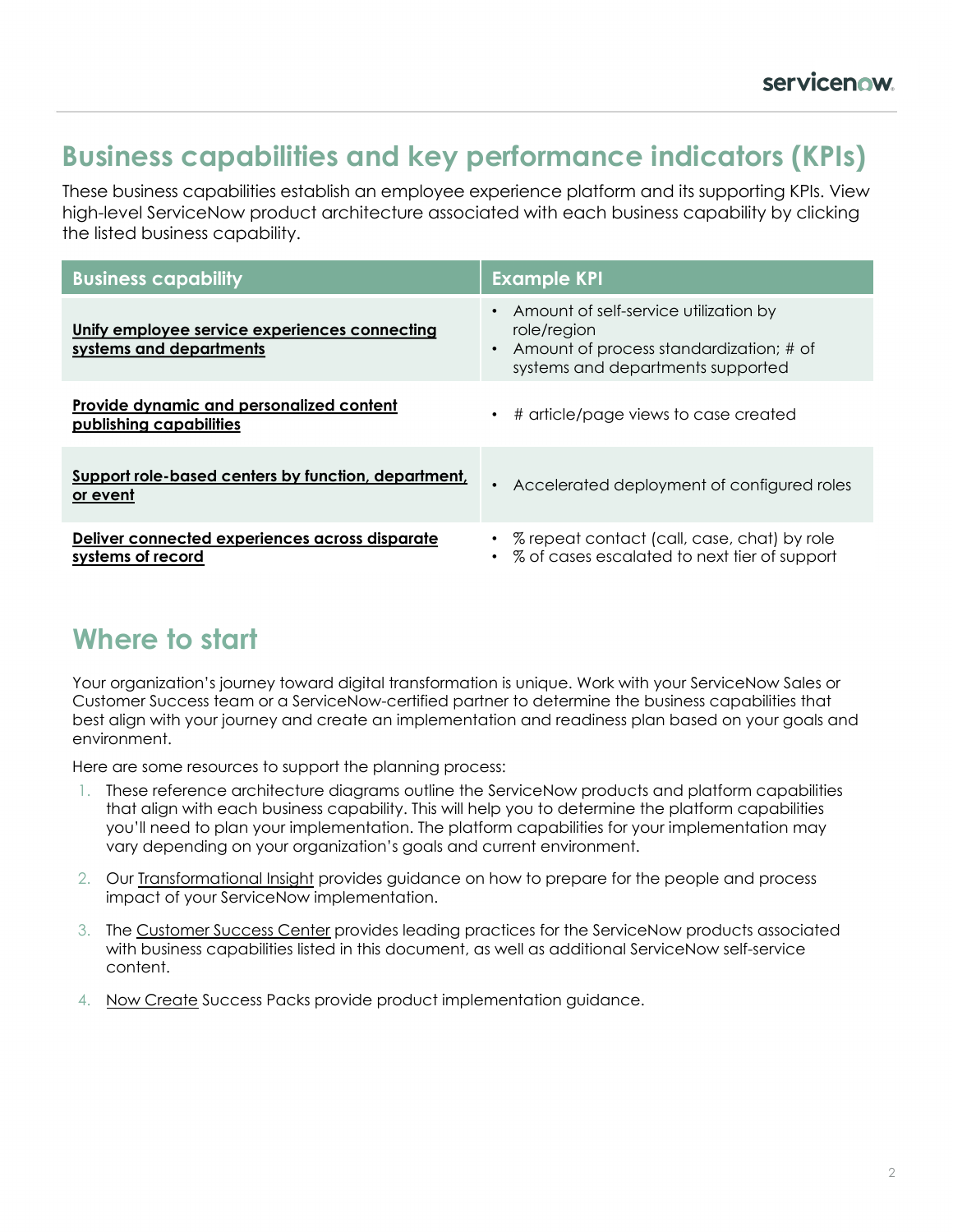#### <span id="page-2-0"></span>**Business capability #1 Unify employee service experiences connecting systems and departments**

These ServiceNow products and capabilities increase self-service utilization.

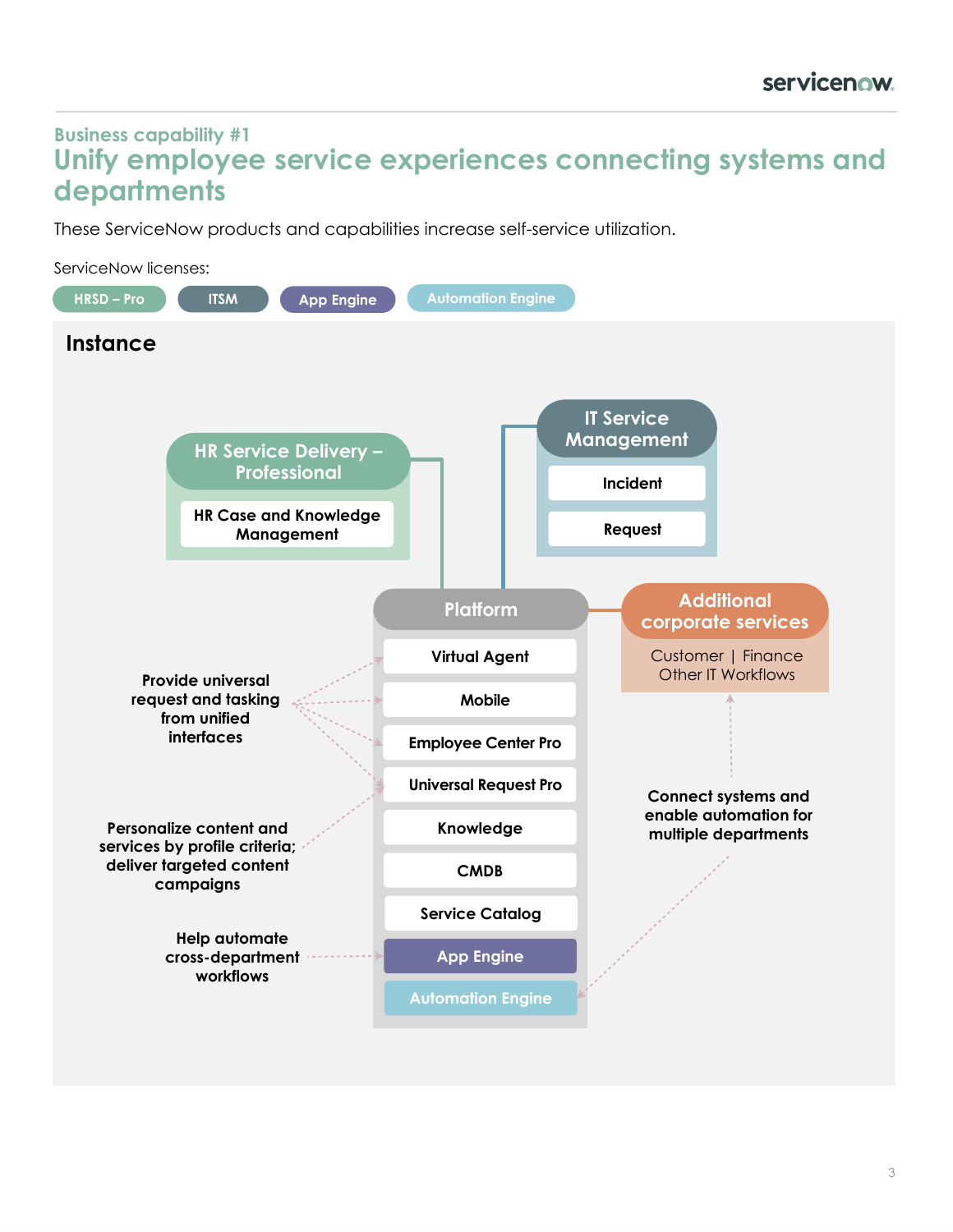#### <span id="page-3-0"></span>**Business capability #2 Provide dynamic and personalized content publishing capabilities**

These ServiceNow products and capabilities accelerate the deployment of configured roles.

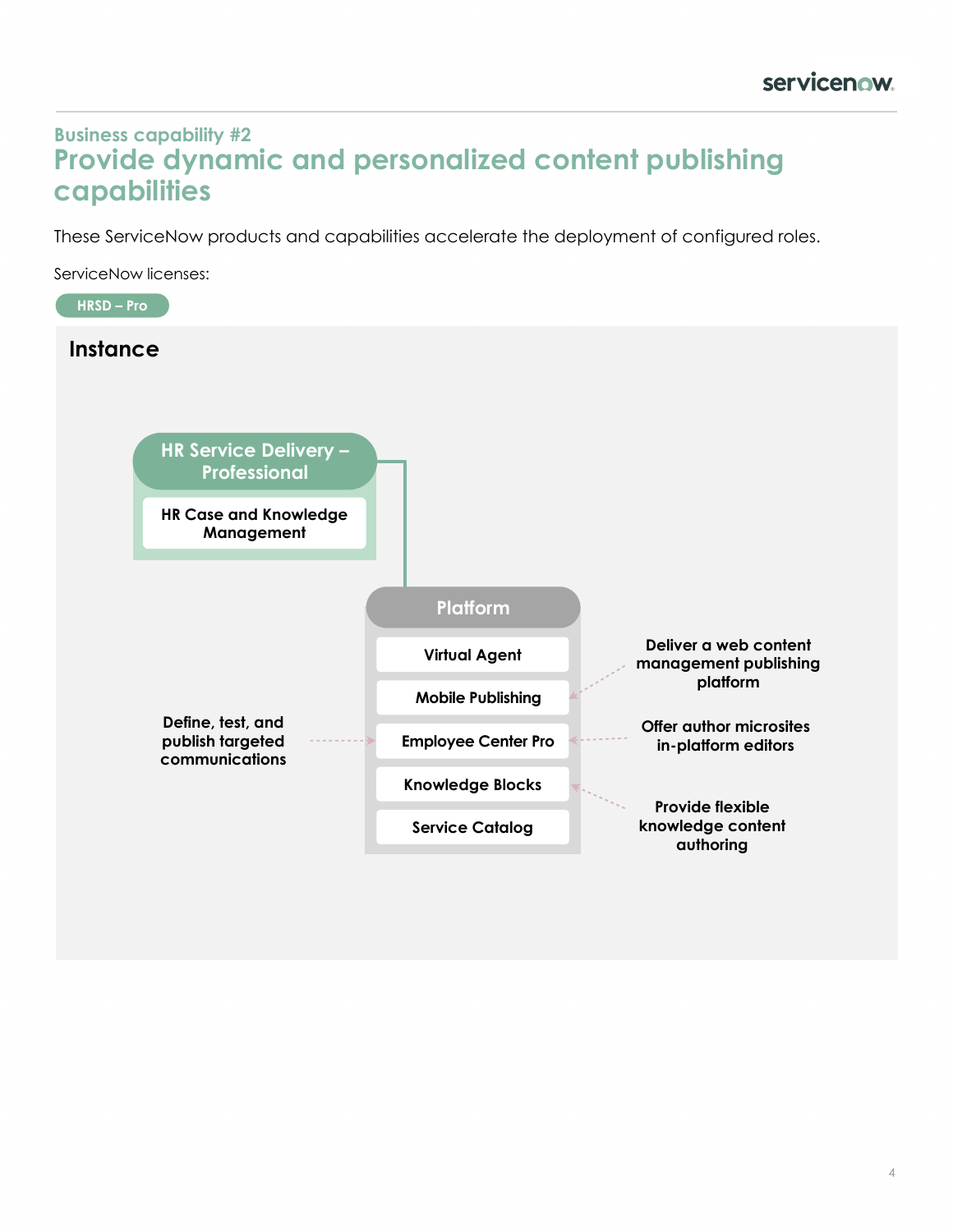#### <span id="page-4-0"></span>**Business capability #3 Support role based centers by function, department, or event**

These ServiceNow products and capabilities accelerate deployment of configured roles.

ServiceNow licenses:

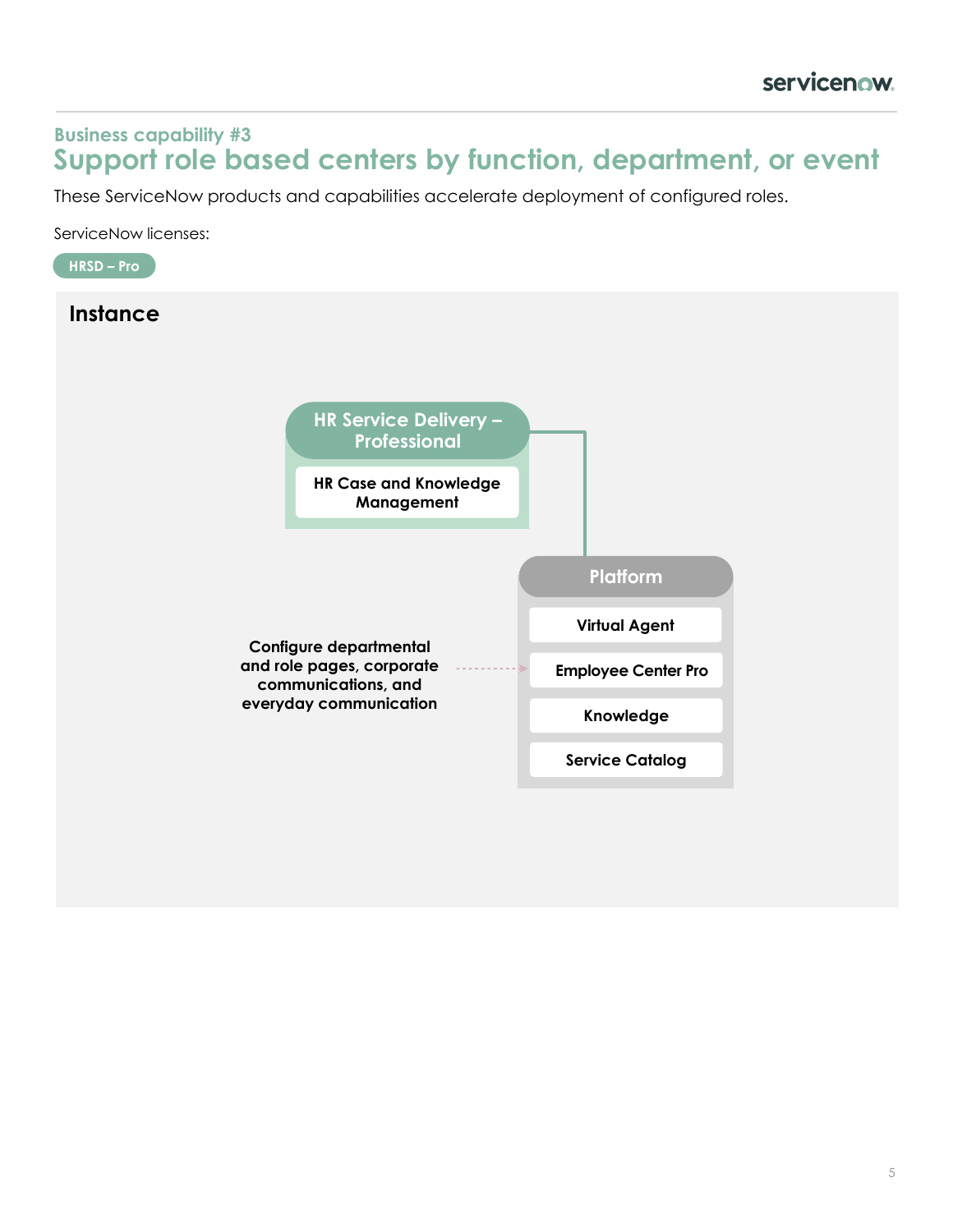#### <span id="page-5-0"></span>**Business capability #4 Deliver connected experiences across disparate systems of record**

View ServiceNow products and capabilities that connect systems across the enterprise and unify the employee experience.

ServiceNow licenses:

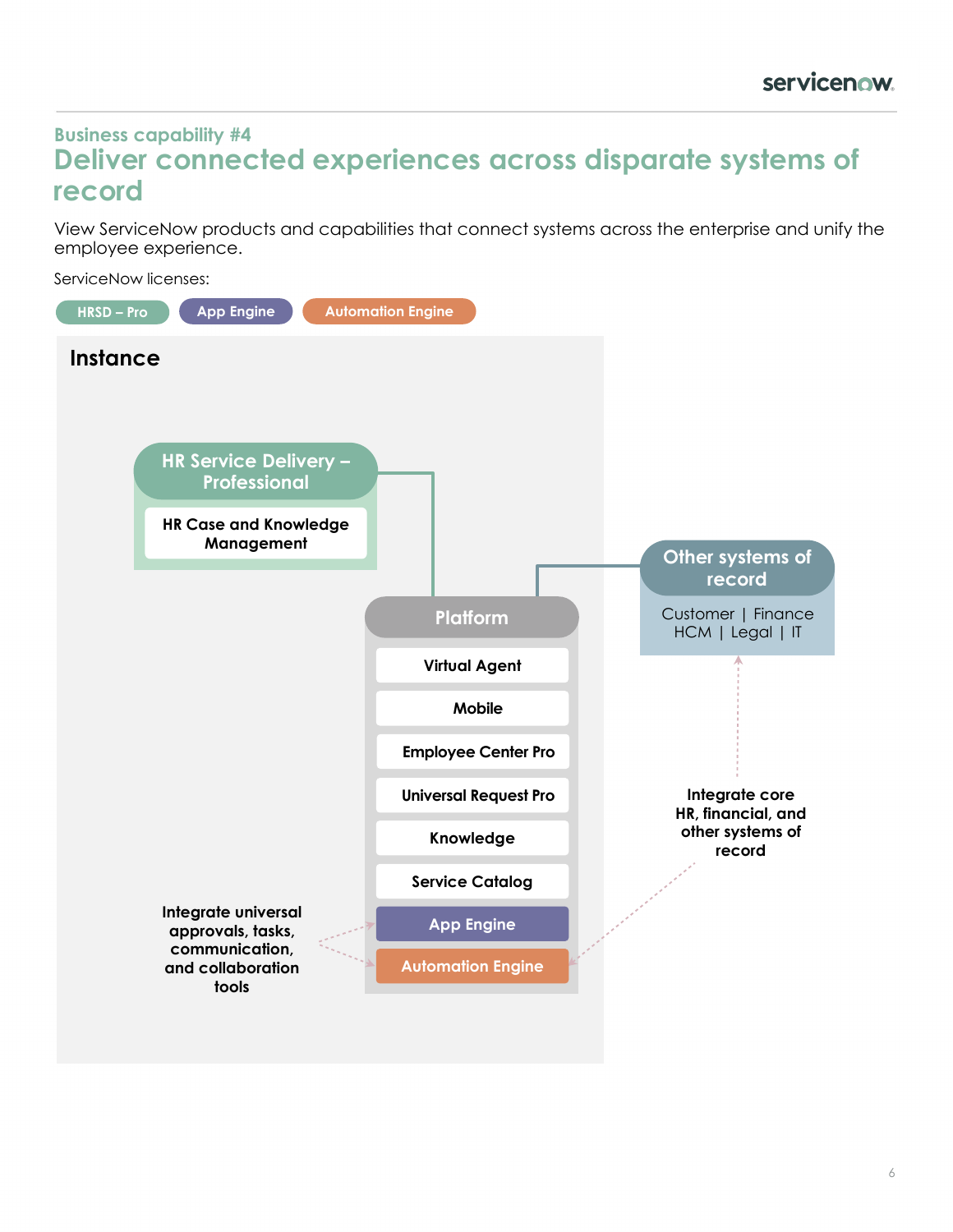## **ServiceNow product capability descriptions**

These descriptions of the ServiceNow product capabilities support the business capabilities covered in this document. **For full lists of product capabilities and license packages, refer to Servicenow.com***.*

| <b>HR Service Delivery (HRSD)</b>          |                                                                                                                                                               |                                                                                                                   |  |
|--------------------------------------------|---------------------------------------------------------------------------------------------------------------------------------------------------------------|-------------------------------------------------------------------------------------------------------------------|--|
| <b>Capability</b>                          | Package                                                                                                                                                       | <b>Description</b>                                                                                                |  |
| <b>HR Case and Knowledge</b><br>Management | <b>HRSD Standard</b>                                                                                                                                          | Manage HR requests with HR cases and an HR knowledge base.                                                        |  |
| <b>Employee Center Pro</b>                 | <b>HRSD Professional</b>                                                                                                                                      | Provide a service delivery portal capable of multidepartment<br>service delivery with enterprise news and events. |  |
| <b>Mobile</b>                              | <b>HRSD Professional</b>                                                                                                                                      | Allow employees to find answers and get work done from their mobile<br>devices.                                   |  |
| <b>Mobile Publishing</b>                   | <b>HRSD Professional</b>                                                                                                                                      | Manage custom mobile apps.                                                                                        |  |
| <b>Universal Request Pro</b>               | <b>HRSD Professional</b>                                                                                                                                      | Provide a seamless employee experience across enterprise<br>departments.                                          |  |
| <b>Virtual Agent</b>                       | <b>HRSD Professional</b>                                                                                                                                      | Provide an enterprise conversational experience for employees to<br>resolve issues.                               |  |
| <b>App Engine</b>                          |                                                                                                                                                               |                                                                                                                   |  |
| Package                                    | <b>Description</b>                                                                                                                                            |                                                                                                                   |  |
| <b>App Engine Starter</b>                  | Provide starter tools to create your own apps. Custom table limits.                                                                                           |                                                                                                                   |  |
| <b>App Engine</b>                          | Provide advanced tools to create your own apps. Unlimited custom tables.                                                                                      |                                                                                                                   |  |
| <b>Automation Engine</b>                   |                                                                                                                                                               |                                                                                                                   |  |
| Package                                    | <b>Description</b>                                                                                                                                            |                                                                                                                   |  |
| <b>Automation Engine Starter</b>           | Connect with collaboration and communication apps like Slack, Zoom, Microsoft Teams,<br>and Twilio with Starter Spokes, plus RPA capabilities.                |                                                                                                                   |  |
| <b>Automation Engine</b><br>Professional   | Connect with DevOps and CI/CD tools like GitHub, Jenkins, and Jira with Professional<br>Spokes, plus RPA capabilities and Orchestration.                      |                                                                                                                   |  |
| <b>Automation Engine</b><br>Enterprise     | Connect with systems of record like SAP and DocuSign and automate AWS, Azure, and<br>Google Cloud Enterprise Spokes, plus RPA capabilities and Orchestration. |                                                                                                                   |  |